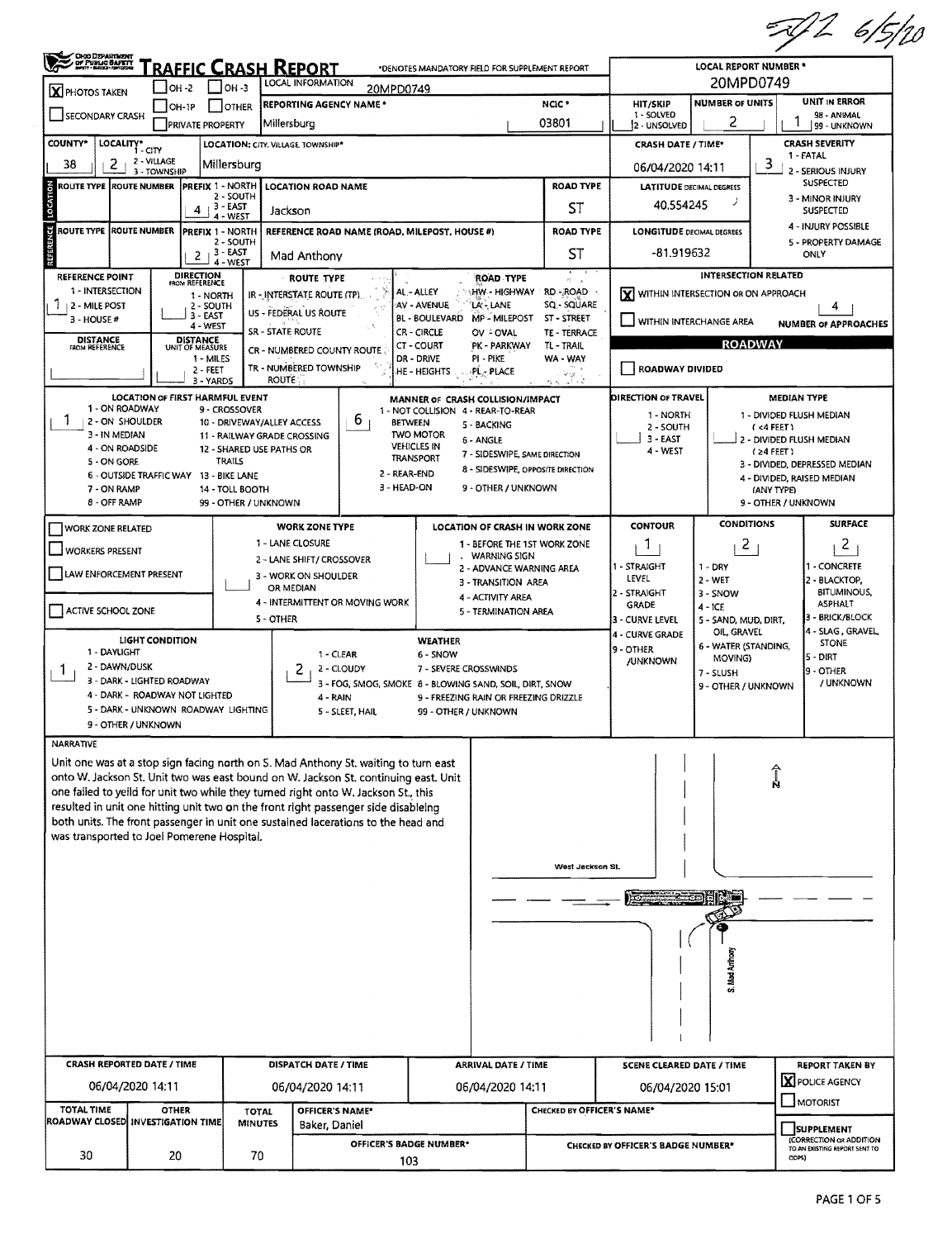|                            | ONG DEPARTMENT                                                                                                                                                                                                                   |                                                                        | <b>LOCAL REPORT NUMBER</b>                                              |                      |                                                                     |                                             |                                                                                             |                                                                    |  |  |  |  |  |
|----------------------------|----------------------------------------------------------------------------------------------------------------------------------------------------------------------------------------------------------------------------------|------------------------------------------------------------------------|-------------------------------------------------------------------------|----------------------|---------------------------------------------------------------------|---------------------------------------------|---------------------------------------------------------------------------------------------|--------------------------------------------------------------------|--|--|--|--|--|
|                            | OF PUBLIC SAFETY                                                                                                                                                                                                                 |                                                                        |                                                                         |                      |                                                                     |                                             | 20MPD0749                                                                                   |                                                                    |  |  |  |  |  |
| UNIT#                      | OWNER NAME: LAST, FIRST, MIDDLE (C) SAME AS DRIVER)                                                                                                                                                                              |                                                                        | OWNER PHONE:INCLUDE AREA CODE (E) SAME AS DRIVER)                       |                      | DAMAGE                                                              |                                             |                                                                                             |                                                                    |  |  |  |  |  |
|                            | bee, kyle, d                                                                                                                                                                                                                     |                                                                        |                                                                         |                      |                                                                     |                                             |                                                                                             | <b>DAMAGE SCALE</b>                                                |  |  |  |  |  |
|                            | OWNER ADDRESS: STREET, CITY, STATE, ZIP ( C) SAME AS ORIVER)                                                                                                                                                                     |                                                                        |                                                                         |                      |                                                                     |                                             | 1 - NONE<br>4<br>2 - MINOR DAMAGE                                                           | 3 - FUNCTIONAL DAMAGE<br>4 - DISABLING DAMAGE                      |  |  |  |  |  |
|                            | 409 GLENMICK ST., DANVILLE, OH. 43014<br><b>COMMERCIAL CARRIER: NAME ADDRESS, CITY, STATE, ZIP</b>                                                                                                                               |                                                                        |                                                                         |                      |                                                                     | COMMERCIAL CARRIER PHONE: INCLUDE AREA COOE |                                                                                             | 9 - UNKNOWN                                                        |  |  |  |  |  |
|                            |                                                                                                                                                                                                                                  |                                                                        |                                                                         |                      |                                                                     |                                             | DAMAGED AREA(S)                                                                             |                                                                    |  |  |  |  |  |
|                            | LP STATE LICENSE PLATE #                                                                                                                                                                                                         |                                                                        | <b>VEHICLE IDENTIFICATION #</b>                                         |                      | <b>VEHICLE YEAR</b>                                                 | <b>VEHICLE MAKE</b>                         |                                                                                             | INDICATE ALL THAT APPLY                                            |  |  |  |  |  |
| ОН                         | <b>HZC1924</b>                                                                                                                                                                                                                   |                                                                        | 1HGEM22944L07083                                                        |                      | 2004                                                                | <b>HONDA</b>                                |                                                                                             |                                                                    |  |  |  |  |  |
| <b>X</b> INSURANCE         | <b>INSURANCE COMPANY</b>                                                                                                                                                                                                         |                                                                        | <b>INSURANCE POLICY #</b>                                               |                      | <b>COLOR</b>                                                        | <b>VEHICLE MODEL</b>                        |                                                                                             |                                                                    |  |  |  |  |  |
|                            | JOBES INSURANCE<br><b>TYPE OF USE</b>                                                                                                                                                                                            |                                                                        | 937345758                                                               |                      | <b>BLK</b><br>TOWED BY: COMPANY NAME                                | CIVIC                                       |                                                                                             |                                                                    |  |  |  |  |  |
| COMMERCIAL                 | <b>GOVERNMENT</b>                                                                                                                                                                                                                | IN EMERGENCY                                                           | US DOT #                                                                | <b>RIGZ</b>          |                                                                     |                                             |                                                                                             |                                                                    |  |  |  |  |  |
| <b>INTERLOCK</b>           |                                                                                                                                                                                                                                  | RESPONSE<br># OCCUPANTS                                                | VEHICLE WEIGHT GVWR/GCWR                                                |                      | <b>HAZARDOUS MATERIAL</b><br><b>IMATERIAL</b><br>CLASS <sup>#</sup> | <b>PLACARD ID #</b>                         |                                                                                             |                                                                    |  |  |  |  |  |
| DEVICE<br><b>EQUIPPED</b>  | <b>HIT/SKIP UNIT</b>                                                                                                                                                                                                             |                                                                        | $1 - 510K$ LBS.<br>2 - 10.001 - 26K LBS.                                |                      | RELEASED<br>PLACARD                                                 |                                             |                                                                                             |                                                                    |  |  |  |  |  |
|                            |                                                                                                                                                                                                                                  | 2                                                                      | 3 - > 26K LBS.<br>12 - GOLF CART                                        |                      |                                                                     |                                             |                                                                                             |                                                                    |  |  |  |  |  |
|                            | 23 - PEDESTRIAN/SKATER<br>1 - PASSENGER CAR<br>6 - VAN (9-15 SEATS)<br>18 - LIMO (LIVERY VEHICLE)<br>2 - PASSENGER VAN<br>7 - MOTORCYCLE 2-WHEELED<br>13 - SNOWMOBILE<br>24 - WHEELCHAIR (ANY TYPE)<br>19 - BUS (16+ PASSENGERS) |                                                                        |                                                                         |                      |                                                                     |                                             |                                                                                             |                                                                    |  |  |  |  |  |
|                            | (MINIVAN)<br>UNIT TYPE 3 - SPORT UTILITY                                                                                                                                                                                         | 8 - MOTORCYCLE 3-WHEELED<br>9 - AUTOCYCLE                              | 14 - SINGLE UNIT<br>TRUCK                                               | 20 - OTHER VEHICLE   |                                                                     | 25 - OTHER NON-MOTORIST<br>26 - BICYCLE     |                                                                                             |                                                                    |  |  |  |  |  |
|                            | VEHICLE<br>4 - PICK UP                                                                                                                                                                                                           | 10 - MOPED OR MOTORIZED<br><b>BICYCLE</b>                              | 1S - SEMI-TRACTOR<br>16 - FARM EQUIPMENT                                | 21 - HEAVY EQUIPMENT | 22 - ANIMAL WITH RIDER OR                                           | 27 - TRAIN                                  |                                                                                             |                                                                    |  |  |  |  |  |
|                            | S - CARGO VAN                                                                                                                                                                                                                    | 11 - ALL TERRAIN VEHICLE                                               | 17 - MOTORHOME                                                          |                      | ANIMAL-DRAWN VEHICLE                                                | 99 - UNKNOWN OR HIT/SKIP                    |                                                                                             |                                                                    |  |  |  |  |  |
|                            | (ATV/UTV)<br># OF TRAILING UNITS                                                                                                                                                                                                 |                                                                        |                                                                         |                      |                                                                     |                                             |                                                                                             |                                                                    |  |  |  |  |  |
| VEHICLE                    | WAS VEHICLE OPERATING IN AUTONOMOUS                                                                                                                                                                                              |                                                                        |                                                                         |                      |                                                                     |                                             |                                                                                             |                                                                    |  |  |  |  |  |
|                            | 0 - NO AUTOMATION<br>3 - CONDITIONAL AUTOMATION 9 - UNKNOWN<br>MODE WHEN CRASH OCCURRED?<br>0<br>1 - DRIVER ASSISTANCE<br>4 - HIGH AUTOMATION                                                                                    |                                                                        |                                                                         |                      |                                                                     |                                             |                                                                                             |                                                                    |  |  |  |  |  |
| ۷                          | 1 - YES 2 - NO 9 - OTHER / UNKNOWN AUTONOMOUS 2 - PARTIAL AUTOMATION 5 - FULL AUTOMATION                                                                                                                                         |                                                                        |                                                                         |                      |                                                                     |                                             |                                                                                             |                                                                    |  |  |  |  |  |
|                            | 1 - NONE                                                                                                                                                                                                                         | <b>MODE LEVEL</b><br>6 - BUS - CHARTER/TOUR                            | 11 - FIRE                                                               | 16 - FARM            |                                                                     | 21 - MAIL CARRIER                           |                                                                                             |                                                                    |  |  |  |  |  |
|                            | $2 - TAXI$                                                                                                                                                                                                                       | 7 - BUS - INTERCITY                                                    | 12 - MILITARY                                                           |                      | 17 - MOWING                                                         | 99 - OTHER / UNKNOWN                        |                                                                                             |                                                                    |  |  |  |  |  |
| SPECIAL                    | 3 - ELECTRONIC RIDE<br><b>SHARING</b>                                                                                                                                                                                            | <b>B - BUS - SHUTTLE</b><br>9 - BUS - OTHER                            | 13 - POLICE<br>14 - PUBLIC UTILITY                                      |                      | 18 - SNOW REMOVAL<br>19 - TOWING                                    |                                             |                                                                                             |                                                                    |  |  |  |  |  |
|                            | <b>FUNCTION 4 - SCHOOL TRANSPORT</b><br>S - BUS - TRANSIT/COMMUTER                                                                                                                                                               | 10 - AMBULANCE                                                         | 1S - CONSTRUCTION EQUIP.                                                |                      | 20 - SAFETY SERVICE                                                 |                                             |                                                                                             |                                                                    |  |  |  |  |  |
|                            |                                                                                                                                                                                                                                  |                                                                        |                                                                         |                      | PATROL                                                              |                                             |                                                                                             |                                                                    |  |  |  |  |  |
|                            | 1 - NO CARGO BODY TYPE<br>/ NOT APPLICABLE                                                                                                                                                                                       | 4 - LOGGING<br>S - INTERMODAL                                          | 7 - GRAIN/CHIPS/GRAVEL<br><b>B-POLE</b>                                 | 11 - DUMP            | 12 - CONCRETE MIXER                                                 | 99 - OTHER / UNKNOWN                        |                                                                                             |                                                                    |  |  |  |  |  |
| CARGO                      | 2 - BUS<br>3 - VEHICLE TOWING                                                                                                                                                                                                    | <b>CONTAINER CHASSIS</b><br>6 - CARGOVAN                               | 9 - CARGO TANK                                                          |                      | 13 - AUTO TRANSPORTER                                               |                                             |                                                                                             |                                                                    |  |  |  |  |  |
| <b>BODY</b><br><b>TYPE</b> | ANOTHER MOTOR VEHICLE                                                                                                                                                                                                            | /ENCLOSED BOX                                                          | 10 - FLAT BED                                                           |                      | 14 - GAR8AGE/REFUSE                                                 |                                             |                                                                                             |                                                                    |  |  |  |  |  |
|                            | <b>1 - JURN SIGNALS</b>                                                                                                                                                                                                          | 4 - BRAKES                                                             | 7 - WORN OR SLICK TIRES                                                 |                      | <b>9 - MOTOR TROUBLE</b>                                            | 99 - OTHER / UNKNOWN                        |                                                                                             |                                                                    |  |  |  |  |  |
| <b>VEHICLE</b>             | 2 - HEAD LAMPS<br>3 - TAIL LAMPS                                                                                                                                                                                                 | 5 - STEERING<br>6 - TIRE BLOWOUT                                       | 8 - TRAILER EQUIPMENT<br>DEFECTIVE                                      |                      | 10 - DISABLED FROM PRIOR<br><b>ACCIDENT</b>                         |                                             |                                                                                             |                                                                    |  |  |  |  |  |
| <b>DEFECTS</b>             |                                                                                                                                                                                                                                  |                                                                        |                                                                         |                      |                                                                     |                                             | $\Box$ - NO DAMAGE [ 0 ]                                                                    | U-UNDERCARRIAGE [14]                                               |  |  |  |  |  |
|                            | 1 - INTERSECTION -<br>MARKED CROSSWALK                                                                                                                                                                                           | 4 - MIDBLOCK -<br>MARKED CROSSWALK                                     | 7 - SHOULDER/ROADSIDE<br><b>B - SIDEWALK</b>                            |                      | 10 - DRIVEWAY ACCESS<br>11 - SHARED USE PATHS                       | 99 - OTHER / UNKNOWN                        | $\Box$ - TOP [ 13 ]<br>$LL$ - ALL AREAS [15]                                                |                                                                    |  |  |  |  |  |
| NON-<br><b>MOTORIST</b>    | 2 - INTERSECTION -<br><b>UNMARKED CROSSWALK</b>                                                                                                                                                                                  | S - TRAVEL LANE -<br>OTHER LOCATION                                    | 9 - MEDIAN/CROSSING                                                     |                      | OR TRAILS<br>12 - FIRST RESPONDER                                   |                                             |                                                                                             | $\Box$ - UNIT NOT AT SCENE [ 16 ]                                  |  |  |  |  |  |
| LOCATION                   | 3 - INTERSECTION - OTHER                                                                                                                                                                                                         | 6 - BICYCLE LANE                                                       | <b>ISLAND</b>                                                           |                      | AT INCIDENT SCENE                                                   |                                             |                                                                                             |                                                                    |  |  |  |  |  |
|                            | 1 - NON-CONTACT<br>2 - NON-COLLISION                                                                                                                                                                                             | 1 - STRAIGHT AHEAD<br>2 - BACKING                                      | 9 - LEAVING TRAFFIC<br>LANE                                             |                      | 15 - WALKING, RUNNING,<br>JOGGING, PLAYING                          | 21 - STANDING OUTSIDE<br>DISABLED VEHICLE   |                                                                                             | INITIAL POINT OF CONTACT                                           |  |  |  |  |  |
| 3                          | 3 - STRIKING                                                                                                                                                                                                                     | 3 - CHANGING LANES<br>4 - OVERTAKING/PASSING                           | 10 - PARKED<br>11 - SLOWING OR STOPPED                                  |                      | 16 - WORKING<br>17 - PUSHING VEHICLE                                | 99 - OTHER / UNKNOWN                        | 0 - NO DAMAGE<br>14 - UNDERCARRIAGE<br>1-12 - REFER TO UNIT 15 - VEHICLE NOT AT SCENE<br>11 |                                                                    |  |  |  |  |  |
| <b>ACTION</b>              | 4 - STRUCK                                                                                                                                                                                                                       | PRE-CRASH 5 - MAKING RIGHT TURN<br><b>ACTIONS 6 - MAKING LEFT TURN</b> | IN TRAFFIC                                                              |                      | 18 - APPROACHING OR<br>LEAVING VEHICLE                              |                                             | <b>DIAGRAM</b>                                                                              | 99 - UNKNOWN                                                       |  |  |  |  |  |
|                            | 5 - BOTH STRIKING                                                                                                                                                                                                                | 7 - MAKING U-TURN                                                      | 12 - DRIVERLESS<br>13 - NEGOTIATING A CURVE                             |                      | 19 - STANDING                                                       |                                             | 13 - TOP                                                                                    |                                                                    |  |  |  |  |  |
|                            | & STRUCK<br>9 - OTHER / UNKNOWN                                                                                                                                                                                                  | 8 - ENTERING TRAFFIC<br>LANE                                           | 14 - ENTERING OR CROSSING 20 - OTHER NON-MOTORIST<br>SPECIFIED LOCATION |                      |                                                                     |                                             |                                                                                             | TRAFFIC                                                            |  |  |  |  |  |
|                            | 1 - NONE                                                                                                                                                                                                                         |                                                                        | 8 - FOLLOWING TOO CLOSE 13 - IMPROPER START FROM                        |                      | 18 - OPERATING DEFECTIVE                                            | 23 - OPENING DOOR INTO                      | <b>TRAFFICWAY FLOW</b>                                                                      | <b>TRAFFIC CONTROL</b>                                             |  |  |  |  |  |
|                            | 2 - FAILURE TO YIELD<br>3 - RAN RED LIGHT                                                                                                                                                                                        | /ACDA<br>9 - IMPROPER LANE                                             | A PARKED POSITION<br>14 - STOPPED OR PARKED                             |                      | EQUIPMENT<br>19 - LOAD SHIFTING                                     | <b>ROADWAY</b><br>99 - OTHER IMPROPER       | 1 - ONE-WAY<br>2 - TWO-WAY                                                                  | 1 - ROUNDABOUT 4 - STOP SIGN                                       |  |  |  |  |  |
| 2                          | 4 - RAN STOP SIGN<br>S - UNSAFE SPEED                                                                                                                                                                                            | CHANGE<br>10 - IMPROPER PASSING                                        | ILLEGALLY<br>15 - SWERVING TO AVOID                                     |                      | /FALLING/SPILLING<br>20 - IMPROPER CROSSING                         | <b>ACTION</b>                               | 2                                                                                           | 2 - SIGNAL<br>5 - YIELD SIGN<br>4<br>3 - FLASHER<br>6 - NO CONTROL |  |  |  |  |  |
|                            | CONTRIBUTING 6 - IMPROPER TURN<br>CIRCUMSTANCES <sub>7</sub> - LEFT OF CENTER                                                                                                                                                    | 11 - DROVE OFF ROAD                                                    | 16 - WRONG WAY<br>17 - VISION OBSTRUCTION                               |                      | 21 - LYING IN ROADWAY<br>22 - NOT DISCERNIBLE                       |                                             |                                                                                             |                                                                    |  |  |  |  |  |
|                            |                                                                                                                                                                                                                                  | 12 - IMPROPER BACKING                                                  |                                                                         |                      |                                                                     |                                             | # of THROUGH LANES<br>ON ROAD                                                               | RAIL GRADE CROSSING<br>1 - NOT INVLOVED                            |  |  |  |  |  |
|                            | <b>SEOUENCE OF EVENTS</b>                                                                                                                                                                                                        |                                                                        |                                                                         |                      |                                                                     |                                             | $\mathbf{2}$                                                                                | 2 - INVOLVED-ACTIVE CROSSING                                       |  |  |  |  |  |
| 20                         | 1 - OVERTURN/ROLLOVER                                                                                                                                                                                                            | 7 - SEPARATION OF UNITS                                                | - - -- - EVENTS -----<br>12 - DOWNHILL RUNAWAY                          |                      | 19 ANIMAL OTHER                                                     | 23 - STRUCK BY FALLING,                     |                                                                                             | 3 - INVOLVED-PASSIVE CROSSING                                      |  |  |  |  |  |
|                            | 2 - FIRE/EXPLOSION<br>3 - IMMERSION                                                                                                                                                                                              | <b>8 - RAN OFF ROAD RIGHT</b><br>9 - RAN OFF ROAD LEFT                 | 13 - OTHER NON-COLLISION 20 - MOTOR VEHICLE IN<br>14 - PEDESTRIAN       |                      | <b>TRANSPORT</b>                                                    | SHIFTING CARGO OR<br>ANYTHING SET IN        |                                                                                             | UNIT / NON-MOTORIST DIRECTION                                      |  |  |  |  |  |
|                            | 4 - JACKKNIFE<br>5 - CARGO / EQUIPMENT                                                                                                                                                                                           | 10 - CROSS MEDIAN<br>11 - CROSS CENTERLINE -                           | 15 - PEDALCYCLE<br>16 - RAILWAY VEHICLE                                 |                      | 21 - PARKED MOTOR<br>VEHICLE                                        | MOTION BY A MOTOR<br><b>VEHICLE</b>         |                                                                                             | 5 - NORTHEAST<br>1 - NORTH                                         |  |  |  |  |  |
|                            | LOSS OR SHIFT                                                                                                                                                                                                                    | OPPOSITE DIRECTION<br>OF TRAVEL                                        | 17 - ANIMAL - FARM                                                      |                      | 22 - WORK ZONE                                                      | 24 - OTHER MOVABLE<br>OBJECT                |                                                                                             | 2 - SOUTH<br>6 - NORTHWEST<br>$3 - EAST$<br>7 - SOUTHEAST          |  |  |  |  |  |
| 3                          | 6 - EQUIPMENT FAILURE                                                                                                                                                                                                            |                                                                        | 18 - ANIMAL - DEER                                                      |                      | MAINTENANCE<br>EQUIPMENT                                            |                                             | $FROM$ $2$ 1<br>$\frac{1}{10}$ 3                                                            | 4 - WEST<br><b>B - SOUTHWEST</b>                                   |  |  |  |  |  |
|                            | 25 - IMPACT ATTENUATOR 31 - GUARDRAIL END                                                                                                                                                                                        |                                                                        | 3B - OVERHEAD SIGN POST                                                 |                      | 45 - EMBANKMENT                                                     | 52 - BUILDING                               |                                                                                             | 9 - OTHER / UNKNOWN                                                |  |  |  |  |  |
|                            | / CRASH CUSHION<br>26 - BRIDGE OVERHEAD                                                                                                                                                                                          | 32 - PORTABLE BARRIER<br>33 - MEDIAN CABLE BARRIER                     | 39 - LIGHT / LUMINARIES<br><b>SUPPORT</b>                               | 46 - FENCE           | 47 - MAILBOX                                                        | 53 - TUNNEL<br><b>S4 - OTHER FIXED</b>      | UNIT SPEED                                                                                  | DETECTED SPEED                                                     |  |  |  |  |  |
|                            | <b>STRUCTURE</b><br>27 - BRIDGE PIER OR                                                                                                                                                                                          | 34 - MEDIAN GUARDRAIL<br><b>BARRIER</b>                                | 40 - UTILITY POLE<br>41 - OTHER POST, POLE                              | 48 - TREE            | 49 - FIRE HYDRANT                                                   | OBJECT<br>99 - OTHER / UNKNOWN              | 5                                                                                           | 1 - STATED / ESTIMATED SPEED                                       |  |  |  |  |  |
|                            | ABUTMENT                                                                                                                                                                                                                         | 35 - MEDIAN CONCRETE                                                   | OR SUPPORT                                                              |                      | 50 - WORK ZONE<br>MAINTENANCE                                       |                                             |                                                                                             |                                                                    |  |  |  |  |  |
|                            | 2B - BRIDGE PARAPET<br>29 - BRIDGE RAIL                                                                                                                                                                                          | <b>BARRIER</b><br>36 - MEDIAN OTHER BARRIER 43 - CURB                  | 42 - CULVERT                                                            |                      | EQUIPMENT                                                           |                                             | POSTED SPEED                                                                                | 2 - CALCULATED / EDR                                               |  |  |  |  |  |
|                            | 30 - GUARDRAIL FACE                                                                                                                                                                                                              | 37 - TRAFFIC SIGN POST                                                 | 44 - DITCH                                                              | 51 - WALL            |                                                                     |                                             |                                                                                             | 3 - UNDETERMINED                                                   |  |  |  |  |  |
|                            | FIRST HARMFUL EVENT                                                                                                                                                                                                              |                                                                        | <b>MOST HARMFUL EVENT</b>                                               |                      |                                                                     |                                             | 25                                                                                          |                                                                    |  |  |  |  |  |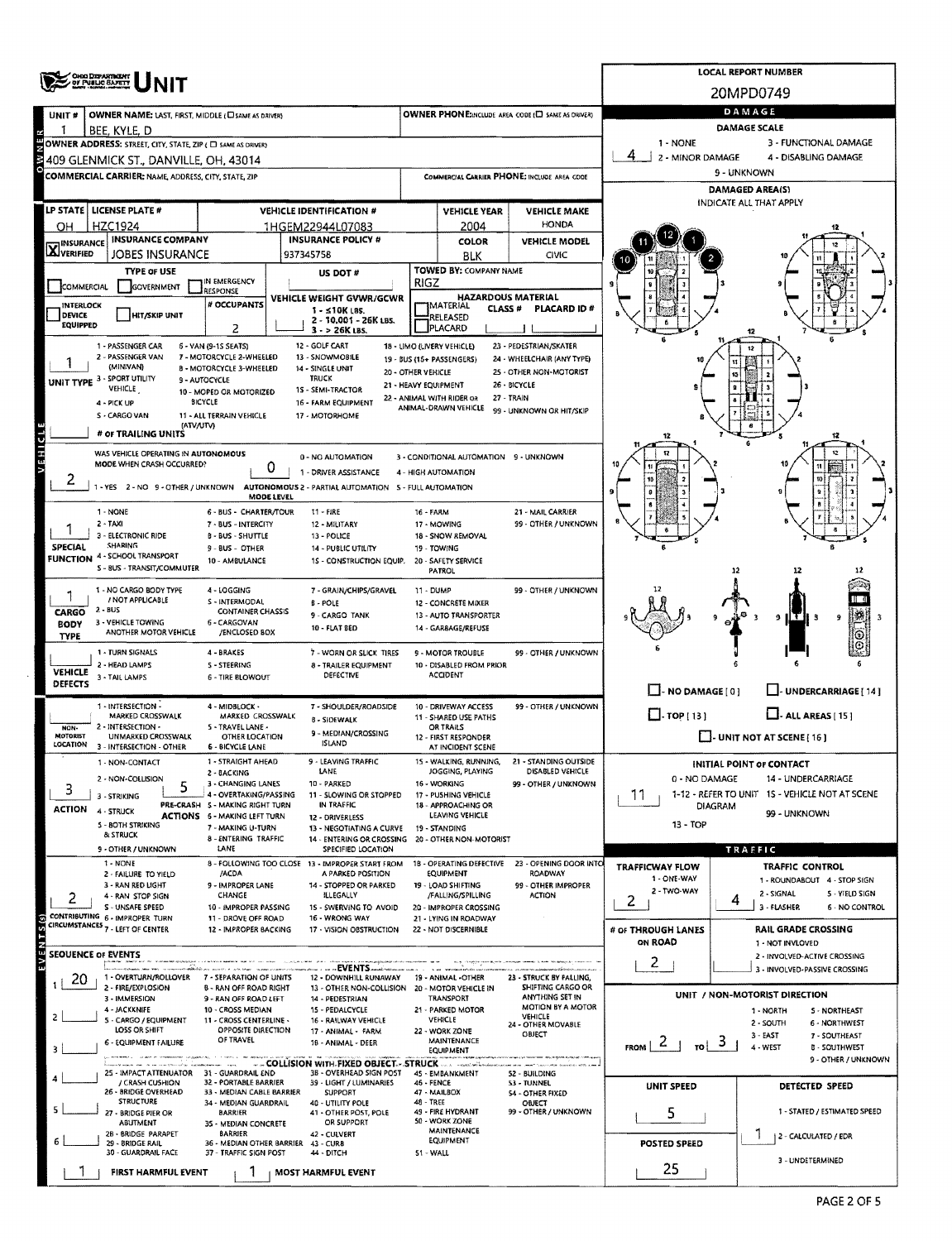|                                  | OHIO DIFANTINENT                                                   |                                                           | <b>LOCAL REPORT NUMBER</b>                                              |                                              |                                                   |                                                                  |                                               |                                                                  |                     |  |  |  |  |
|----------------------------------|--------------------------------------------------------------------|-----------------------------------------------------------|-------------------------------------------------------------------------|----------------------------------------------|---------------------------------------------------|------------------------------------------------------------------|-----------------------------------------------|------------------------------------------------------------------|---------------------|--|--|--|--|
|                                  |                                                                    |                                                           |                                                                         |                                              |                                                   |                                                                  |                                               | 20MPD0749                                                        |                     |  |  |  |  |
| UNIT#                            | OWNER NAME: LAST, FIRST, MIDDLE (CI SAME AS DRIVER)                |                                                           |                                                                         | DAMAGE                                       |                                                   |                                                                  |                                               |                                                                  |                     |  |  |  |  |
| 2                                | SCHROCK TRANSPORT,                                                 |                                                           |                                                                         |                                              | 888-848-2888                                      |                                                                  |                                               | <b>DAMAGE SCALE</b>                                              |                     |  |  |  |  |
|                                  | OWNER ADDRESS: STREET, CITY, STATE, ZIP ( C SAME AS DRIVER)        |                                                           |                                                                         |                                              |                                                   |                                                                  | 1 - NONE                                      | 3 - FUNCTIONAL DAMAGE<br>4 - DISABLING DAMAGE                    |                     |  |  |  |  |
|                                  | 2907 TWP 190, BALTIC, OH, 43804                                    |                                                           |                                                                         |                                              |                                                   | COMMERCIAL CARRIER PHONE: INCLUDE AREA CODE                      | 2 - MINOR DAMAGE<br>9 - UNKNOWN               |                                                                  |                     |  |  |  |  |
|                                  | COMMERCIAL CARRIER: NAME, ADDRESS, CITY, STATE, ZIP                |                                                           |                                                                         |                                              |                                                   |                                                                  | DAMAGED AREA(S)                               |                                                                  |                     |  |  |  |  |
|                                  | LP STATE   LICENSE PLATE #                                         |                                                           | <b>VEHICLE IDENTIFICATION #</b>                                         |                                              |                                                   | <b>VEHICLE MAKE</b>                                              |                                               | INDICATE ALL THAT APPLY                                          |                     |  |  |  |  |
| OН                               | PJU5120                                                            |                                                           | 1HTXHAET92J037547                                                       | <b>VEHICLE YEAR</b><br>INTERNATIONAL<br>2002 |                                                   |                                                                  |                                               |                                                                  |                     |  |  |  |  |
|                                  | <b>INSURANCE COMPANY</b>                                           |                                                           | <b>INSURANCE POLICY #</b>                                               |                                              | COLOR                                             | <b>VEHICLE MODEL</b>                                             |                                               |                                                                  |                     |  |  |  |  |
| <b>X</b> INSURANCE               | JACOBS VANAMAN AGENCY                                              |                                                           | 51-309-916-00                                                           |                                              | <b>RED</b>                                        | 56001                                                            |                                               |                                                                  |                     |  |  |  |  |
|                                  | <b>TYPE OF USE</b>                                                 | IN EMERGENCY                                              | US DOT #                                                                | RIGZ                                         | TOWED BY: COMPANY NAME                            |                                                                  |                                               |                                                                  |                     |  |  |  |  |
| COMMERCIAL                       | <b>GOVERNMENT</b>                                                  | <b>RESPONSE</b>                                           | VEHICLE WEIGHT GVWR/GCWR                                                |                                              | <b>HAZARDOUS MATERIAL</b>                         |                                                                  |                                               |                                                                  |                     |  |  |  |  |
| <b>INTERLOCK</b><br>DEVICE       | HIT/SKIP UNIT                                                      | <b># OCCUPANTS</b>                                        | $1 - 510K$ LBS.<br>2 - 10.001 - 26K LBS.                                |                                              | IMATERIAL<br><b>CLASS #</b><br>RELEASED           | PLACARD ID #                                                     |                                               |                                                                  |                     |  |  |  |  |
| <b>EQUIPPED</b>                  |                                                                    |                                                           | $3 - 26K$ LBS.                                                          |                                              | PLACARD                                           |                                                                  |                                               |                                                                  |                     |  |  |  |  |
|                                  | 1 - PASSENGER CAR                                                  | 6 - VAN (9-15 SEATS)                                      | 12 - GOLF CART                                                          |                                              | 18 - LIMO (LIVERY VEHICLE)                        | 23 - PEDESTRIAN/SKATER                                           |                                               |                                                                  |                     |  |  |  |  |
| 15                               | 2 - PASSENGER VAN<br>(MINIVAN)                                     | 7 - MOTORCYCLE 2-WHEELED<br>8 - MOTORCYCLE 3-WHEELED      | 13 - SNOWMOBILE<br>14 - SINGLE UNIT<br>20 - OTHER VEHICLE               |                                              | 19 - 8US (16+ PASSENGERS)                         | 24 - WHEELCHAIR (ANY TYPE)<br>25 - OTHER NON-MOTORIST            |                                               |                                                                  |                     |  |  |  |  |
|                                  | <b>UNIT TYPE 3 - SPORT UTILITY</b><br>VEHICLE                      | 9 - AUTOCYCLE<br>10 - MOPED OR MOTORIZED                  | <b>TRUCK</b><br>15 - SEMI-TRACTOR                                       |                                              | 21 - HEAVY EQUIPMENT                              | 26 - BICYCLE                                                     |                                               |                                                                  |                     |  |  |  |  |
|                                  | 4 - PICK UP                                                        | <b>BICYCLE</b>                                            | 16 - FARM EQUIPMENT                                                     |                                              | 22 - ANIMAL WITH RIDER OR<br>ANIMAL-DRAWN VEHICLE | 27 - TRAIN<br>99 - UNKNOWN OR HIT/SKIP                           |                                               |                                                                  |                     |  |  |  |  |
|                                  | 5 - CARGO VAN<br>(ATV/UTV)                                         | 11 - ALL TERRAIN VEHICLE                                  | 17 - MOTORHOME                                                          |                                              |                                                   |                                                                  |                                               |                                                                  |                     |  |  |  |  |
|                                  | # OF TRAILING UNITS                                                |                                                           |                                                                         |                                              |                                                   |                                                                  |                                               |                                                                  |                     |  |  |  |  |
| VEHICLE                          | WAS VEHICLE OPERATING IN AUTONOMOUS<br>MODE WHEN CRASH OCCURRED?   |                                                           | 0 - NO AUTOMATION                                                       |                                              | 3 - CONDITIONAL AUTOMATION 9 - UNKNOWN            |                                                                  |                                               |                                                                  |                     |  |  |  |  |
| ۷                                |                                                                    | 0                                                         | 1 - DRIVER ASSISTANCE                                                   |                                              | 4 - HIGH AUTOMATION                               |                                                                  |                                               |                                                                  |                     |  |  |  |  |
|                                  | 1 - YES 2 - NO 9 - OTHER / UNKNOWN                                 | <b>MODE LEVEL</b>                                         | AUTONOMOUS 2 - PARTIAL AUTOMATION 5 - FULL AUTOMATION                   |                                              |                                                   |                                                                  |                                               |                                                                  |                     |  |  |  |  |
|                                  | 1 - NONE                                                           | 6 - BUS - CHARTER/TOUR                                    | $11 - FIRE$                                                             | 16 - FARM                                    |                                                   | 21 - MAIL CARRIER                                                |                                               |                                                                  |                     |  |  |  |  |
|                                  | $2 - TAXI$<br>3 - ELECTRONIC RIDE                                  | 7 - BUS - INTERCITY<br><b>B - BUS - SHUTTLE</b>           | 12 - MILITARY<br>13 - POLICE                                            |                                              | 17 - MOWING<br>18 - SNOW REMOVAL                  | 99 - OTHER / UNKNOWN                                             |                                               |                                                                  |                     |  |  |  |  |
| <b>SPECIAL</b>                   | <b>SHARING</b>                                                     | 9 - BUS - OTHER                                           | 14 - PUBLIC UTILITY                                                     |                                              | 19 - TOWING                                       |                                                                  |                                               |                                                                  |                     |  |  |  |  |
|                                  | <b>FUNCTION 4 - SCHOOL TRANSPORT</b><br>5 - BUS - TRANSIT/COMMUTER | 10 - AMBULANCE                                            | 15 - CONSTRUCTION EQUIP.                                                |                                              | 20 - SAFETY SERVICE<br>PATROL                     |                                                                  |                                               | 12                                                               |                     |  |  |  |  |
|                                  | 1 - NO CARGO BODY TYPE                                             | 4 - LOGGING                                               | 7 - GRAIN/CHIPS/GRAVEL                                                  | 11 - DUMP                                    |                                                   | 99 - OTHER / UNKNOWN                                             |                                               |                                                                  |                     |  |  |  |  |
|                                  | / NOT APPLICABLE                                                   | 5 - INTERMODAL                                            | 8 - POLE                                                                |                                              | 12 - CONCRETE MIXER                               |                                                                  |                                               |                                                                  |                     |  |  |  |  |
| CARGO<br><b>BODY</b>             | 2 - BUS<br>3 - VEHICLE TOWING                                      | <b>CONTAINER CHASSIS</b><br>6 - CARGOVAN                  | 9 - CARGO TANK                                                          |                                              | 13 - AUTO TRANSPORTER                             |                                                                  |                                               | ą<br>нτ                                                          |                     |  |  |  |  |
| <b>TYPE</b>                      | ANOTHER MOTOR VEHICLE                                              | /ENCLOSED BOX                                             | 10 - FLAT BED                                                           |                                              | 14 - GARBAGE/REFUSE                               |                                                                  |                                               |                                                                  |                     |  |  |  |  |
|                                  | 1 - TURN SIGNALS<br>2 - HEAD LAMPS                                 | 4 - BRAKES<br>S - STEERING                                | 7 - WORN OR SLICK TIRES<br>8 - TRAILER EQUIPMENT                        |                                              | 9 - MOTOR TROUBLE<br>10 - DISABLED FROM PRIOR     | 99 - OTHER / UNKNOWN                                             |                                               |                                                                  |                     |  |  |  |  |
| <b>VEHICLE</b><br><b>DEFECTS</b> | 3 - TAIL LAMPS                                                     | 6 - TIRE BLOWOUT                                          | DEFECTIVE                                                               |                                              | <b>ACCIDENT</b>                                   |                                                                  |                                               |                                                                  |                     |  |  |  |  |
|                                  |                                                                    |                                                           |                                                                         |                                              |                                                   |                                                                  | $\Box$ - NO DAMAGE [ 0 ]                      | $\Box$ - UNDERCARRIAGE (14)                                      |                     |  |  |  |  |
|                                  | 1 - INTERSECTION -<br>MARKED CROSSWALK                             | 4 - MIDBLOCK -<br>MARKED CROSSWALK                        | 7 - SHOULDER/ROADSIDE<br>8 - SIDEWALK                                   |                                              | 10 - DRIVEWAY ACCESS<br>11 - SHARED USE PATHS     | 99 - OTHER / UNKNOWN                                             | $\Box$ TOP [13]                               | $\Box$ - ALL AREAS [ 15 ]                                        |                     |  |  |  |  |
| NON-<br><b>MOTORIST</b>          | 2 - INTERSECTION -<br>UNMARKED CROSSWALK                           | 5 - TRAVEL LANE -<br>OTHER LOCATION                       | 9 - MEDIAN/CROSSING                                                     |                                              | <b>OR TRAILS</b><br>12 - FIRST RESPONDER          |                                                                  |                                               | - UNIT NOT AT SCENE [ 16]                                        |                     |  |  |  |  |
| LOCATION                         | 3 - INTERSECTION - OTHER                                           | 6 - BICYCLE LANE                                          | <b>ISLAND</b>                                                           |                                              | AT INCIDENT SCENE                                 |                                                                  |                                               |                                                                  |                     |  |  |  |  |
|                                  | NON-CONTACT                                                        | 1 - STRAIGHT AHEAD<br>2 - 8ACKING                         | 9 - LEAVING TRAFFIC<br>LANE                                             |                                              | JOGGING, PLAYING                                  | 15 - WALKING, RUNNING. 21 - STANDING OUTSIDE<br>DISABLED VEHICLE |                                               | INITIAL POINT OF CONTACT                                         |                     |  |  |  |  |
|                                  | 2 - NON-COLLISION                                                  | 3 - CHANGING LANES                                        | 10 - PARKED                                                             |                                              | 16 - WORKING                                      | 99 - OTHER / UNKNOWN                                             | 0 - NO DAMAGE                                 | 14 - UNDERCARRIAGE                                               |                     |  |  |  |  |
| <b>ACTION</b>                    | 3 - STRIKING                                                       | 4 - OVERTAKING/PASSING<br>PRE-CRASH 5 - MAKING RIGHT TURN | 11 - SLOWING OR STOPPED<br>IN TRAFFIC                                   |                                              | 17 - PUSHING VEHICLE<br>18 - APPROACHING OR       |                                                                  | 1<br>DIAGRAM                                  | 1-12 - REFER TO UNIT 15 - VEHICLE NOT AT SCENE                   |                     |  |  |  |  |
|                                  | 4 - STRUCK<br><b>S - BOTH STRIKING</b>                             | <b>ACTIONS 6 - MAKING LEFT TURN</b><br>7 - MAKING U-TURN  | 12 - DRIVERLESS<br>13 - NEGOTIATING A CURVE                             |                                              | LEAVING VEHICLE<br>19 - STANDING                  |                                                                  | 13 - TOP                                      | 99 - UNKNOWN                                                     |                     |  |  |  |  |
|                                  | & STRUCK                                                           | <b>B - ENTERING TRAFFIC</b>                               | 14 - ENTERING OR CROSSING                                               |                                              | 20 - OTHER NON-MOTORIST                           |                                                                  |                                               |                                                                  |                     |  |  |  |  |
|                                  | 9 - OTHER / UNKNOWN-<br>1 - NONE                                   | LANE                                                      | SPECIFIED LOCATION<br>8 - FOLLOWING TOO CLOSE 13 - IMPROPER START FROM  |                                              | 18 - OPERATING DEFECTIVE                          | 23 - OPENING DOOR INTO                                           |                                               | TRAFFIC                                                          |                     |  |  |  |  |
|                                  | 2 - FAILURE TO YIELD                                               | /ACDA                                                     | A PARKED POSITION                                                       |                                              | EQUIPMENT                                         | ROADWAY                                                          | <b>TRAFFICWAY FLOW</b><br>1 - ONE-WAY         | <b>TRAFFIC CONTROL</b><br>1 - ROUNDABOUT 4 - STOP SIGN           |                     |  |  |  |  |
|                                  | 3 - RAN RED LIGHT<br>4 - RAN STOP SIGN                             | 9 - IMPROPER LANE<br>CHANGE                               | 14 - STOPPED OR PARKED<br><b>ILLEGALLY</b>                              |                                              | 19 - LOAD SHIFTING<br>/FAILING/SPILLING           | 99 - OTHER IMPROPER<br>ACTION                                    | 2 - TWO-WAY<br>2                              | $2 - SIGNAL$<br>ь                                                | S - YIELD SIGN      |  |  |  |  |
|                                  | 5 - UNSAFE SPEED<br>CONTRIBUTING 6 - IMPROPER TURN                 | 10 - IMPROPER PASSING<br>11 - DROVE OFF ROAD              | 15 - SWERVING TO AVOID<br>16 - WRONG WAY                                |                                              | 20 - IMPROPER CROSSING<br>21 - LYING IN ROADWAY   |                                                                  |                                               | 3 - FLASHER                                                      | 6 - NO CONTROL      |  |  |  |  |
|                                  | CIRCUMSTANCES 7 - LEFT OF CENTER                                   | 12 - IMPROPER BACKING                                     | 17 - VISION OBSTRUCTION                                                 |                                              | 22 - NOT DISCERNIBLE                              |                                                                  | # OF THROUGH LANES                            | <b>RAIL GRADE CROSSING</b>                                       |                     |  |  |  |  |
| ENTS <sub>(S)</sub>              | <b>SEQUENCE OF EVENTS</b>                                          |                                                           |                                                                         |                                              |                                                   |                                                                  | ON ROAD                                       | 1 - NOT INVLOVED<br>2 - INVOLVED-ACTIVE CROSSING                 |                     |  |  |  |  |
|                                  |                                                                    |                                                           | with a company of <b>EVENTS</b> of their a com                          |                                              |                                                   |                                                                  | 2 <sub>1</sub>                                | 3 - INVOLVED-PASSIVE CROSSING                                    |                     |  |  |  |  |
| 20                               | 1 - OVERTURN/ROLLOVER<br>2 - FIRE/EXPLOSION                        | 7 - SEPARATION OF UNITS<br><b>B - RAN OFF ROAD RIGHT</b>  | 12 - DOWNHILL RUNAWAY<br>13 - OTHER NON-COLLISION 20 - MOTOR VEHICLE IN |                                              | 19 - ANIMAL -OTHER                                | 23 - STRUCK BY FALLING,<br>SHIFTING CARGO OR                     |                                               |                                                                  |                     |  |  |  |  |
|                                  | 3 - IMMERSION<br>4 - JACKKNIFE                                     | 9 - RAN OFF ROAD LEFT<br>10 - CROSS MEDIAN                | 14 - PEDESTRIAN<br>15 - PEDALCYCLE                                      |                                              | TRANSPORT<br>21 - PARKED MOTOR                    | ANYTHING SET IN<br>MOTION BY A MOTOR                             |                                               | UNIT / NON-MOTORIST DIRECTION<br>1 - NORTH<br><b>S-NORTHEAST</b> |                     |  |  |  |  |
|                                  | <b>S-CARGO / EQUIPMENT</b>                                         | 11 - CROSS CENTERLINE -                                   | 16 - RAILWAY VEHICLE                                                    |                                              | VEHICLE                                           | VEHICLE<br>24 - OTHER MOVABLE                                    |                                               | 2 - SOUTH<br>6 - NORTHWEST                                       |                     |  |  |  |  |
|                                  | LOSS OR SHIFT<br>6 - EQUIPMENT FAILURE                             | OPPOSITE DIRECTION<br>OF TRAVEL                           | 17 - ANIMAL - FARM<br>18 - ANIMAL - DEER                                |                                              | 22 - WORK ZONE<br>MAINTENANCE                     | OBJECT                                                           | $F_{ROM}$ 4<br>$\mathsf{ro}\lfloor 3 \rfloor$ | $3 - EAST$<br>7 - SOUTHEAST                                      |                     |  |  |  |  |
| з                                |                                                                    |                                                           | COLLISION WITH FIXED OBJECT - STRUCK                                    |                                              | EQUIPMENT                                         |                                                                  |                                               | 4 - WEST<br>8 - SOUTHWEST                                        | 9 - OTHER / UNKNOWN |  |  |  |  |
|                                  | 25 - IMPACT ATTENUATOR 31 - GUARDRAIL END<br>/ CRASH CUSHION       | 32 - PORTABLE BARRIER                                     | 38 - OVERHEAD SIGN POST                                                 |                                              | 45 - EMBANKMENT                                   | <b>52 - BUILDING</b><br><b>S3 - TUNNEL</b>                       |                                               |                                                                  |                     |  |  |  |  |
|                                  | 26 - BRIDGE OVERHEAD                                               | 33 - MEDIAN CABLE BARRIER                                 | 39 - LIGHT / LUMINARIES<br><b>SUPPORT</b>                               | 46 - FENCE                                   | 47 - MAILBOX                                      | <b>S4 - OTHER FIXED</b>                                          | <b>UNIT SPEED</b>                             | DETECTED SPEED                                                   |                     |  |  |  |  |
|                                  | <b>STRUCTURE</b><br>27 - BRIDGE PIER OR                            | 34 - MEDIAN GUARDRAIL<br>BARRIER                          | 40 - UTILITY POLE<br>41 - OTHER POST, POLE                              | 48 - TREE                                    | 49 - FIRE HYDRANT                                 | OBJECT<br>99 - OTHER / UNKNOWN                                   | 20                                            | 1 - STATED / ESTIMATED SPEED                                     |                     |  |  |  |  |
|                                  | ABUTMENT<br>28 - 8RIDGE PARAPET                                    | 35 - MEDIAN CONCRETE<br><b>BARRIER</b>                    | OR SUPPORT<br>42 - CULVERT                                              |                                              | <b>SO - WORK ZONE</b><br><b>MAINTENANCE</b>       |                                                                  |                                               |                                                                  |                     |  |  |  |  |
|                                  | 29 - BRIDGE RAIL<br>30 - GUARDRAIL FACE                            | 36 - MEDIAN OTHER BARRIER<br>37 - TRAFFIC SIGN POST       | 43 - CURB<br>44 - DITCH                                                 | 51 - WALL                                    | EQUIPMENT                                         |                                                                  | POSTED SPEED                                  | 2 - CALCULATED / EDR                                             |                     |  |  |  |  |
|                                  |                                                                    |                                                           |                                                                         |                                              |                                                   |                                                                  | 25                                            | 3 - UNDETERMINED                                                 |                     |  |  |  |  |
|                                  | FIRST HARMFUL EVENT                                                |                                                           | <b>MOST HARMFUL EVENT</b>                                               |                                              |                                                   |                                                                  |                                               |                                                                  |                     |  |  |  |  |

 $\ddot{\phantom{a}}$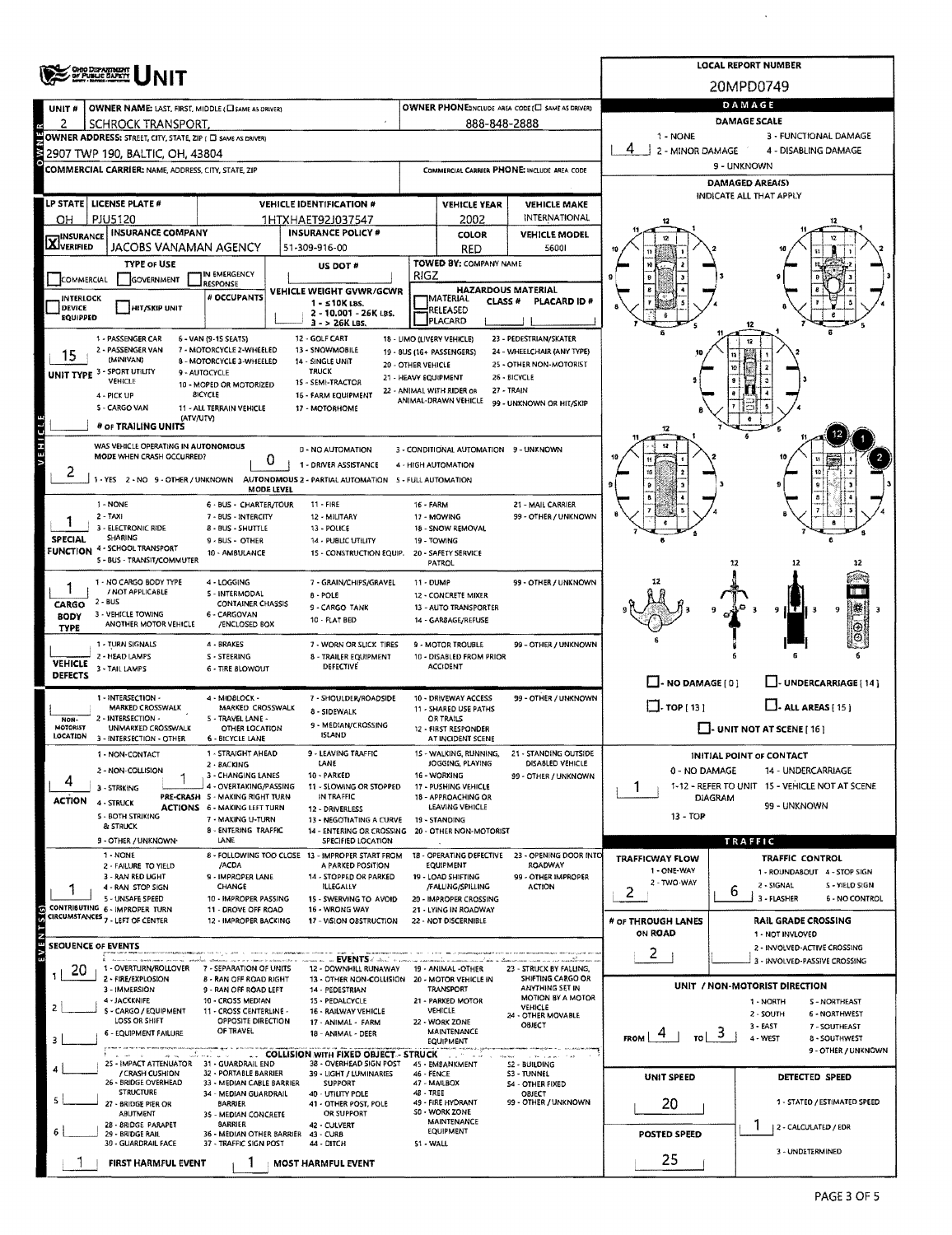|                     |                                                                  | <b>CHOO DEPARTMENT</b><br>Of Public Barry<br><b>MOTORIST / NON-MOTORIST</b>                                                |                                                                                |                                                                |                                                        |                                                              |                        |                |                                                       |       | <b>LOCAL REPORT NUMBER</b><br>.20MPD0749                     |                                                                               |                                                        |                                           |                         |                                                                          |               |                          |                                          |                |                          |  |
|---------------------|------------------------------------------------------------------|----------------------------------------------------------------------------------------------------------------------------|--------------------------------------------------------------------------------|----------------------------------------------------------------|--------------------------------------------------------|--------------------------------------------------------------|------------------------|----------------|-------------------------------------------------------|-------|--------------------------------------------------------------|-------------------------------------------------------------------------------|--------------------------------------------------------|-------------------------------------------|-------------------------|--------------------------------------------------------------------------|---------------|--------------------------|------------------------------------------|----------------|--------------------------|--|
|                     | UNIT #                                                           | NAME: LAST, FIRST, MIDDLE                                                                                                  |                                                                                |                                                                |                                                        |                                                              |                        |                |                                                       |       |                                                              | DATE OF BIRTH<br>AGE<br><b>GENDER</b>                                         |                                                        |                                           |                         |                                                                          |               |                          |                                          |                |                          |  |
|                     |                                                                  |                                                                                                                            |                                                                                |                                                                |                                                        |                                                              |                        |                |                                                       |       |                                                              |                                                                               |                                                        |                                           |                         |                                                                          |               |                          | 39                                       |                |                          |  |
|                     | 1                                                                | CLAYPOOL, HOMER, DALE<br><b>ADDRESS: STREET, CITY, STATE, ZIP</b>                                                          |                                                                                |                                                                |                                                        |                                                              |                        |                |                                                       |       |                                                              |                                                                               | 06/04/1981<br><b>CONTACT PHONE - INCLUDE AREA CODE</b> |                                           |                         |                                                                          |               |                          |                                          |                | м                        |  |
|                     |                                                                  | 14257 US ROUTE 62, KILLBUCK, OH, 44637                                                                                     |                                                                                |                                                                |                                                        |                                                              |                        |                |                                                       |       |                                                              |                                                                               |                                                        | 740-502-4621                              |                         |                                                                          |               |                          |                                          |                |                          |  |
|                     |                                                                  | INJURIES INJURED<br><b>SAFETY EQUIPMENT</b><br><b>EMS AGENCY (NAME)</b><br>INJURED TAKEN TO: MEDICAL FACILITY (NAME, CITY) |                                                                                |                                                                |                                                        |                                                              |                        |                |                                                       |       |                                                              |                                                                               |                                                        |                                           | <b>SEATING</b>          |                                                                          |               | AIR BAG USAGE EJECTION   |                                          | <b>TRAPPED</b> |                          |  |
| <b>NON-MOTORIST</b> | 5                                                                | <b>TAKEN</b><br>BY<br>111                                                                                                  |                                                                                |                                                                |                                                        |                                                              |                        |                |                                                       |       | <b>USED</b>                                                  | DOT-COMPLIANT<br>POSITION<br>MC HELMET<br>1                                   |                                                        |                                           |                         | 1<br>1                                                                   |               |                          |                                          | 1.             |                          |  |
|                     |                                                                  | OL STATE OPERATOR LICENSE NUMBER                                                                                           |                                                                                |                                                                |                                                        | <b>OFFENSE CHARGED</b>                                       |                        |                | LOCAL                                                 |       | OFFENSE DESCRIPTION                                          |                                                                               | <b>CITATION NUMBER</b>                                 |                                           |                         |                                                                          |               |                          |                                          |                |                          |  |
| <b>OTORIST</b>      | OH                                                               | TK006875                                                                                                                   |                                                                                |                                                                |                                                        | 331.19                                                       |                        |                |                                                       | CODE  |                                                              |                                                                               |                                                        |                                           |                         |                                                                          |               |                          |                                          |                |                          |  |
|                     | OL CLASS                                                         | <b>ENDORSEMENT</b>                                                                                                         |                                                                                |                                                                |                                                        | <b>DRIVER</b>                                                |                        |                | ALCOHOL / DRUG SUSPECTED                              |       |                                                              | <b>CONDITION</b>                                                              | <b>STOP SIGN VIOLATIONS</b><br><b>ALCOHOL TEST</b>     |                                           |                         |                                                                          |               |                          | <b>JOMECTP</b><br><b>DRUG TEST(S)</b>    |                |                          |  |
|                     |                                                                  |                                                                                                                            | <b>RESTRICTION SELECT UP TO 3</b><br><b>DISTRACTED</b>                         |                                                                |                                                        |                                                              |                        | <b>ALCOHOL</b> | MARIJUANA                                             |       |                                                              |                                                                               | <b>STATUS</b>                                          | TYPE                                      |                         | VALUE                                                                    | <b>STATUS</b> | <b>TYPE</b>              | RESULTS SELECT UP TO 4                   |                |                          |  |
|                     | 4                                                                |                                                                                                                            |                                                                                |                                                                |                                                        | BY <sub>1</sub>                                              |                        | OTHER DRUG     |                                                       |       |                                                              | 1                                                                             | 1                                                      | 1                                         |                         |                                                                          | 1             | 1                        |                                          |                |                          |  |
|                     | UNIT <sub>#</sub>                                                | NAME: LAST, FIRST, MIDDLE                                                                                                  |                                                                                |                                                                |                                                        |                                                              |                        |                |                                                       |       |                                                              |                                                                               |                                                        |                                           |                         | DATE OF BIRTH                                                            |               |                          | <b>AGE</b>                               |                | <b>GENDER</b>            |  |
|                     | 2                                                                | BEACHY, LEWIS, W                                                                                                           |                                                                                |                                                                |                                                        |                                                              |                        |                |                                                       |       |                                                              |                                                                               |                                                        |                                           |                         | 09/17/1991                                                               |               |                          | 28                                       |                | м                        |  |
| <b>DTORIS</b>       |                                                                  | <b>ADDRESS: STREET, CITY, STATE, ZIP</b>                                                                                   |                                                                                |                                                                |                                                        |                                                              |                        |                |                                                       |       |                                                              |                                                                               |                                                        |                                           |                         | <b>CONTACT PHONE - INCLUDE AREA CODE</b>                                 |               |                          |                                          |                |                          |  |
|                     | <b>INJURIES INJURED</b>                                          |                                                                                                                            |                                                                                | 3975 SR 39, MILLERSBURG, OH, 44654<br><b>EMS AGENCY (NAME)</b> |                                                        |                                                              |                        |                | <b>INJURED TAKEN TO: MEDICAL FACILITY (NAME CITY)</b> |       |                                                              | <b>SAFETY EQUIPMENT</b>                                                       |                                                        | 330-231-5109                              |                         | <b>SEATING</b>                                                           |               |                          | AIR BAG USAGE EJECTION<br><b>TRAPPED</b> |                |                          |  |
| <b>M-N-M</b>        | 5                                                                | <b>TAKEN</b><br>BY                                                                                                         |                                                                                |                                                                |                                                        |                                                              |                        |                |                                                       |       |                                                              | <b>USED</b>                                                                   |                                                        | <b>DOT-COMPLIANT</b><br><b>IMC HELMET</b> |                         | POSITION                                                                 |               |                          |                                          |                |                          |  |
|                     |                                                                  | $+1+$<br>OL STATE OPERATOR LICENSE NUMBER                                                                                  |                                                                                |                                                                |                                                        |                                                              | <b>OFFENSE CHARGED</b> |                |                                                       | LOCAL |                                                              | 4<br>OFFENSE DESCRIPTION                                                      |                                                        |                                           |                         | 1                                                                        |               | 1                        | 1<br><b>CITATION NUMBER</b>              |                |                          |  |
|                     |                                                                  |                                                                                                                            |                                                                                |                                                                |                                                        |                                                              |                        |                |                                                       | CODE  |                                                              |                                                                               |                                                        |                                           |                         |                                                                          |               |                          |                                          |                |                          |  |
|                     | он<br>OL CLASS                                                   |                                                                                                                            | ST067864<br><b>ENDORSEMENT</b><br>ALCOHOL / DRUG SUSPECTED<br><b>CONDITION</b> |                                                                |                                                        |                                                              |                        |                |                                                       |       |                                                              |                                                                               |                                                        | <b>ALCOHOL TEST</b>                       |                         |                                                                          |               |                          | <b>DRUG TEST(S)</b>                      |                |                          |  |
|                     |                                                                  |                                                                                                                            |                                                                                | <b>RESTRICTION SELECT UP TO 3</b>                              |                                                        | <b>DRIVER</b><br><b>DISTRACTED</b>                           |                        | ALCOHOL        | <b>MARIJUANA</b>                                      |       |                                                              |                                                                               | <b>STATUS</b>                                          | <b>TYPE</b>                               |                         | VALUE                                                                    | <b>STATUS</b> | <b>TYPE</b>              |                                          |                | RESULTS SELECT UP TO 4   |  |
|                     | 1                                                                | N                                                                                                                          |                                                                                |                                                                |                                                        | $BY_1$                                                       |                        | OTHER DRUG     |                                                       |       |                                                              | 1                                                                             | 1                                                      |                                           |                         |                                                                          |               | 1                        |                                          |                |                          |  |
|                     | UNIT #                                                           | <b>NAME: LAST, FIRST, MIDDLE</b>                                                                                           |                                                                                |                                                                |                                                        |                                                              |                        |                |                                                       |       |                                                              |                                                                               |                                                        |                                           |                         | DATE OF BIRTH                                                            |               |                          | AGE                                      |                | <b>GENDER</b>            |  |
|                     |                                                                  |                                                                                                                            |                                                                                |                                                                |                                                        |                                                              |                        |                |                                                       |       |                                                              |                                                                               |                                                        |                                           |                         |                                                                          |               |                          |                                          |                |                          |  |
|                     |                                                                  | <b>ADDRESS: STREET, CITY, STATE, ZIP</b>                                                                                   |                                                                                |                                                                |                                                        |                                                              |                        |                |                                                       |       |                                                              |                                                                               |                                                        |                                           |                         | <b>CONTACT PHONE - INCLUDE AREA CODE</b>                                 |               |                          |                                          |                |                          |  |
|                     | INJURIES INJURED                                                 |                                                                                                                            |                                                                                |                                                                |                                                        |                                                              |                        |                |                                                       |       | <b>SAFETY EQUIPMENT</b>                                      |                                                                               |                                                        |                                           | <b>SEATING</b>          |                                                                          |               | AIR BAG USAGE EJECTION   |                                          | <b>TRAPPED</b> |                          |  |
|                     |                                                                  | <b>TAKEN</b><br>BY                                                                                                         |                                                                                | <b>EMS AGENCY (NAME)</b>                                       |                                                        | INJURED TAKEN TO: MEDICAL FACILITY (NAME, CITY).<br>USED     |                        |                |                                                       |       | <b>DOT-COMPLIANT</b><br><b>POSITION</b><br><b>IMC HELMET</b> |                                                                               |                                                        |                                           |                         |                                                                          |               |                          |                                          |                |                          |  |
|                     |                                                                  | OL STATE OPERATOR LICENSE NUMBER                                                                                           |                                                                                |                                                                | LOCAL<br><b>OFFENSE CHARGED</b><br>OFFENSE DESCRIPTION |                                                              |                        |                |                                                       |       |                                                              |                                                                               |                                                        |                                           |                         | <b>CITATION NUMBER</b>                                                   |               |                          |                                          |                |                          |  |
|                     |                                                                  |                                                                                                                            |                                                                                |                                                                |                                                        | CODE                                                         |                        |                |                                                       |       |                                                              |                                                                               |                                                        |                                           |                         |                                                                          |               |                          |                                          |                |                          |  |
|                     | OL CLASS                                                         | <b>ENDORSEMENT</b>                                                                                                         |                                                                                | <b>RESTRICTION SELECT UP TO 3</b>                              |                                                        | ALCOHOL / DRUG SUSPECTED<br><b>DRIVER</b>                    |                        |                |                                                       |       | <b>CONDITION</b>                                             | <b>ALCOHOL TEST</b>                                                           |                                                        |                                           |                         | <b>DRUG TEST(S)</b>                                                      |               |                          |                                          |                |                          |  |
|                     |                                                                  |                                                                                                                            |                                                                                |                                                                | BY                                                     | <b>DISTRACTED</b><br>ALCOHOL<br>MARIJUANA                    |                        |                |                                                       |       |                                                              |                                                                               | <b>STATUS</b>                                          | TYPE                                      |                         | VALUE                                                                    | <b>STATUS</b> | <b>TYPE</b>              |                                          |                | RESULTS SELECT UP TO 4   |  |
|                     |                                                                  |                                                                                                                            |                                                                                |                                                                |                                                        |                                                              |                        | OTHER DRUG     |                                                       |       |                                                              |                                                                               |                                                        |                                           |                         |                                                                          |               |                          |                                          |                |                          |  |
|                     | 1 - FATAL                                                        | NJURIES                                                                                                                    |                                                                                | <b>SEATING POSITION</b><br>- FRONT + LEFT SIDE                 |                                                        | AIR BAG<br>1- NOT DEPLOYED                                   |                        |                | OL CLASS                                              |       |                                                              | OL RESTRICTION(S)                                                             |                                                        |                                           |                         | <b>DRIVER DISTRACTION</b><br><b>NOT DISTRACTED</b>                       |               |                          | 1 - NONE GIVEN                           |                |                          |  |
|                     | 2 - SUSPECTED SERIOUS                                            |                                                                                                                            |                                                                                | (MOTORCYCLE DRIVER)<br>- FRONT - MIDDLE                        |                                                        | 2 - DEPLOYED FRONT<br>DEPLOYED SIDE:                         |                        |                | 1 - CLASS A<br>2 - CLASS B                            |       |                                                              | 1 - ALCOHOL INTERLOCK<br><b>DEVICE</b>                                        |                                                        |                                           | <b>ELECTRONIC</b>       | MANUALLY OPERATING AN                                                    |               |                          | 2-TEST REFUSED<br>3-TEST GIVEN,          |                |                          |  |
|                     | <b>INJURY</b><br>3 - SUSPECTED MINOR                             |                                                                                                                            |                                                                                | - FRONT RIGHT SIDE<br>4 - SECOND - LEFT SIDE                   |                                                        | DEPLOYED BOTH<br><b>FRONT/SIDE</b>                           |                        |                | 3 - CLASS C                                           |       |                                                              | - CDL INTRASTATE ONLY<br><b>CORRECTIVE LENSES</b><br>- FARM WAIVER            |                                                        |                                           |                         | <b>COMMUNICATION DEVICE</b><br>(TEXTING, TYPING,                         |               |                          | CONTAMINATED SAMPLE<br>/ UNUSABLE        |                |                          |  |
|                     | <b>INJURY</b><br>4 - POSSIBLE INJURY                             |                                                                                                                            |                                                                                | (MOTORCYCLE PASSENGER)<br>- SECOND <sup>-3</sup> MIDDLE        |                                                        | <b>5 NOT APPLICABLE</b><br>9 - DEPLOYMENT UNKNOWN            |                        |                | 4 - REGULAR CLASS<br>(OHIO = D)                       |       |                                                              | 5 - EXCEPT CLASS A BUS<br>6 - EXCEPT CLASS A                                  |                                                        |                                           | DIALING!                | - TALKING ON HANDS-FREE                                                  |               |                          | 4 - TEST GIVEN<br>$\ll$ Results known.   |                |                          |  |
|                     | 5 - NO APPARENT INJURY                                           |                                                                                                                            |                                                                                | <b>6 - SECOND - RIGHT SIDE</b><br>- THIRD - LEFT SIDE          |                                                        |                                                              |                        |                | 5 - M/C MOPED ONLY                                    |       |                                                              | <b>&amp; CLASS B BUS</b><br>EXCEPT TRACTOR-TRAILER                            |                                                        |                                           |                         | COMMUNICATION DEVICE<br>4 - TALKING ON HAND-HELD                         |               |                          | S-TEST GIVEN,<br>RESULTS UNKNOWN         |                |                          |  |
|                     |                                                                  | <b>INJURIES TAKEN BY</b>                                                                                                   |                                                                                | (MOTORCYCLE SIDE CAR)<br>8 - THIRD - MIDDLE                    |                                                        | EJECTION<br>NOT EJECTED                                      |                        |                | 6 - NO VALID OI                                       |       |                                                              | 8 - INTERMEDIATE LICENSE<br><b>RESTRICTIONS</b>                               |                                                        |                                           |                         | <b>COMMUNICATION DEVICES</b><br>5 - OTHER ACTIVITY WITH AN               |               |                          |                                          |                | <b>ALCOHOL TEST TYPE</b> |  |
|                     | 1 - NOT TRANSPORTED<br><b><i>TREATED AT SCENE</i></b>            |                                                                                                                            |                                                                                | 9 - THIRD - RIGHT SIDE<br>10 - SLEEPER SECTION                 |                                                        | 2 - PARTIALLY EJECTED<br><b>3<sup>%</sup>TOTALLY EJECTED</b> |                        |                | <b>OL ENDORSEMENT</b>                                 |       |                                                              | LEARNER'S PERMIT<br><b>RESTRICTIONS</b>                                       |                                                        |                                           | 6-PASSENGER             | ELECTRONIC DEVICE                                                        |               | 1 - NONE.<br>2-BLOOD     |                                          |                |                          |  |
|                     | 2 - EMS                                                          |                                                                                                                            |                                                                                | OF TRUCK CAB-<br><b>PASSENGER IN:</b>                          |                                                        | 4 - NOT APPLICABLE                                           |                        |                | H - HAZMAT<br>M - MOTORCYCLE                          |       |                                                              | 10 - UMITED TO DAYUGHT<br><b>ONLY</b>                                         |                                                        | 7.                                        |                         | <b>OTHER DISTRACTION</b><br>INSIDE THE VEHICLE.<br>8 - OTHER DISTRACTION |               | g - URINE -<br>4- BREATH | 埂                                        |                |                          |  |
|                     | 3 - POLICE<br>9 - OTHER / UNKNOWN                                |                                                                                                                            |                                                                                | OTHER ENCLOSED CARGO<br>AREA (NON-TRAILING UNIT,               |                                                        | <b>TRAPPED</b><br>1 - NOT TRAPPED                            |                        |                | P - PASSENGER                                         |       |                                                              | 11 - LIMITED TO EMPLOYMENT<br>12 - LIMITED - OTHER<br>13 - MECHANICAL DEVICES |                                                        |                                           |                         | <b>OUTSIDE THE VEHICLE</b><br>9 - OTHER / UNKNOWN                        |               | 5 - OTHER                |                                          |                |                          |  |
|                     |                                                                  |                                                                                                                            |                                                                                | BUS, PICK-UP WITH CAP)<br>- PASSENGER IN                       |                                                        | 2 EXTRICATED BY<br>MECHANICAL MEANS                          |                        |                | N - TANKER<br>Q - MOTOR SCOOTER                       |       |                                                              | (SPECIAL BRAKES, HAND                                                         |                                                        |                                           |                         | <b>CONDITION</b>                                                         |               | '1°⊱NONE                 | <b>DRUG TEST TYPE</b>                    |                |                          |  |
|                     | SAFETY EQUIPMENT<br>1 - NONE USED                                |                                                                                                                            |                                                                                | UNENCLOSED CARGO AREA 33 FREED BY<br>13 TRAILING UNIT          |                                                        | NON-MECHANICAL MEANS                                         |                        |                | r - Three-Wheel                                       |       |                                                              | CONTROLS, OR OTHER<br>ADAPTIVE DEVICES.<br>14 - MILITARY VEHICLES ONLY        |                                                        |                                           |                         | 1 - APPARENTLY NORMAL-<br><b>22 PHYSICAL IMPAIRMENT</b>                  |               | 2-BLOOD<br>3 - URINE     |                                          |                |                          |  |
|                     | 2 - SHOULDER BELT ONLY<br><b>USED</b>                            |                                                                                                                            |                                                                                | 14 - RIDING ON VEHICLE<br><b>EXTERIOR</b>                      |                                                        |                                                              |                        |                | MOTORCYCLE<br>S - SCHOOL BUS                          |       |                                                              | 15", MOTOR VEHICLES<br><b>WITHOUT AIR BRAKES</b>                              |                                                        |                                           |                         | <b>EMOTIONAL (E.G.,</b><br>DEPRESSED, ANGRY,                             |               | 4 - OTHER                |                                          |                |                          |  |
|                     | LAP BELT ONLY USED<br>- SHOULDER & LAP BELT                      |                                                                                                                            | ' 15                                                                           | (NON-TRAILING UNIT)<br><b>NON-MOTORIST</b>                     |                                                        |                                                              |                        |                | - DOUBLE & TRIPLE<br><b>TRAILERS</b>                  |       |                                                              | 16 - OUTSIDE MIRROR<br>17 - PROSTHETIC AID                                    |                                                        |                                           | DISTURBED)<br>4 ILLNESS |                                                                          |               |                          | - AMPHETAMINES                           |                | DRUG TEST RESULT(S)      |  |
|                     | USED (m)<br>5 <sup>2</sup> CHILD RESTRAINT SYSTEM                |                                                                                                                            | 99                                                                             | - OTHER / UNKNOWN                                              |                                                        |                                                              |                        |                | X - TANKER / HAZMAT                                   |       |                                                              | 18 - OTHER                                                                    |                                                        |                                           |                         | 5 FELL ASLEEP, FAINTED,<br>FATIGUED, ETC.                                |               |                          | 2 - BARBITURATES<br>3- BENZODIAZEPINES   |                |                          |  |
|                     | <b>FORWARD FACING</b><br>6 - CHILD RESTRAINT SYSTEM-             |                                                                                                                            |                                                                                |                                                                |                                                        |                                                              |                        |                | <b>GENDER</b>                                         |       |                                                              |                                                                               |                                                        |                                           |                         | . UNDER THE INFLUENCE OF<br>MEDICATIONS / DRUGS /                        |               |                          | 4 - CANNABINOIDS<br><b>S-COCAINE</b>     |                |                          |  |
|                     | - REAR FACING<br>7 - BOOSTER SEAT.                               |                                                                                                                            |                                                                                |                                                                |                                                        |                                                              |                        |                | F - FEMALE                                            |       |                                                              |                                                                               |                                                        |                                           | <b>ALCOHOL</b>          | 9 - OTHER / UNKNOWN                                                      |               | 7 - OTHER"               | 6 - OPIATES / OPIOIDS                    |                |                          |  |
|                     | 8 - HELMET USED<br>9 - PROTECTIVE, PADS USED                     |                                                                                                                            |                                                                                |                                                                |                                                        |                                                              |                        |                | IM - MALE<br>IU - OTHER / UNKNOWN                     |       |                                                              |                                                                               |                                                        |                                           |                         |                                                                          |               |                          | <b>B - NEGATIVE RESULTS</b>              |                |                          |  |
|                     | (ELBOWS, KNEES, ETC)<br>10 - REFLECTIVE CLOTHING                 |                                                                                                                            |                                                                                |                                                                |                                                        |                                                              |                        |                |                                                       |       |                                                              |                                                                               |                                                        |                                           |                         |                                                                          |               |                          |                                          |                |                          |  |
|                     | 11 - LIGHTING <pedestrian.<br>A / BICYCLE ONLY.</pedestrian.<br> |                                                                                                                            |                                                                                |                                                                |                                                        |                                                              |                        |                |                                                       |       |                                                              |                                                                               |                                                        |                                           |                         |                                                                          |               |                          |                                          |                |                          |  |
|                     | 99 - OTHER / UNKNOWN                                             |                                                                                                                            |                                                                                |                                                                |                                                        |                                                              |                        |                |                                                       |       |                                                              |                                                                               |                                                        |                                           |                         |                                                                          |               |                          |                                          |                |                          |  |

 $\frac{1}{2}$